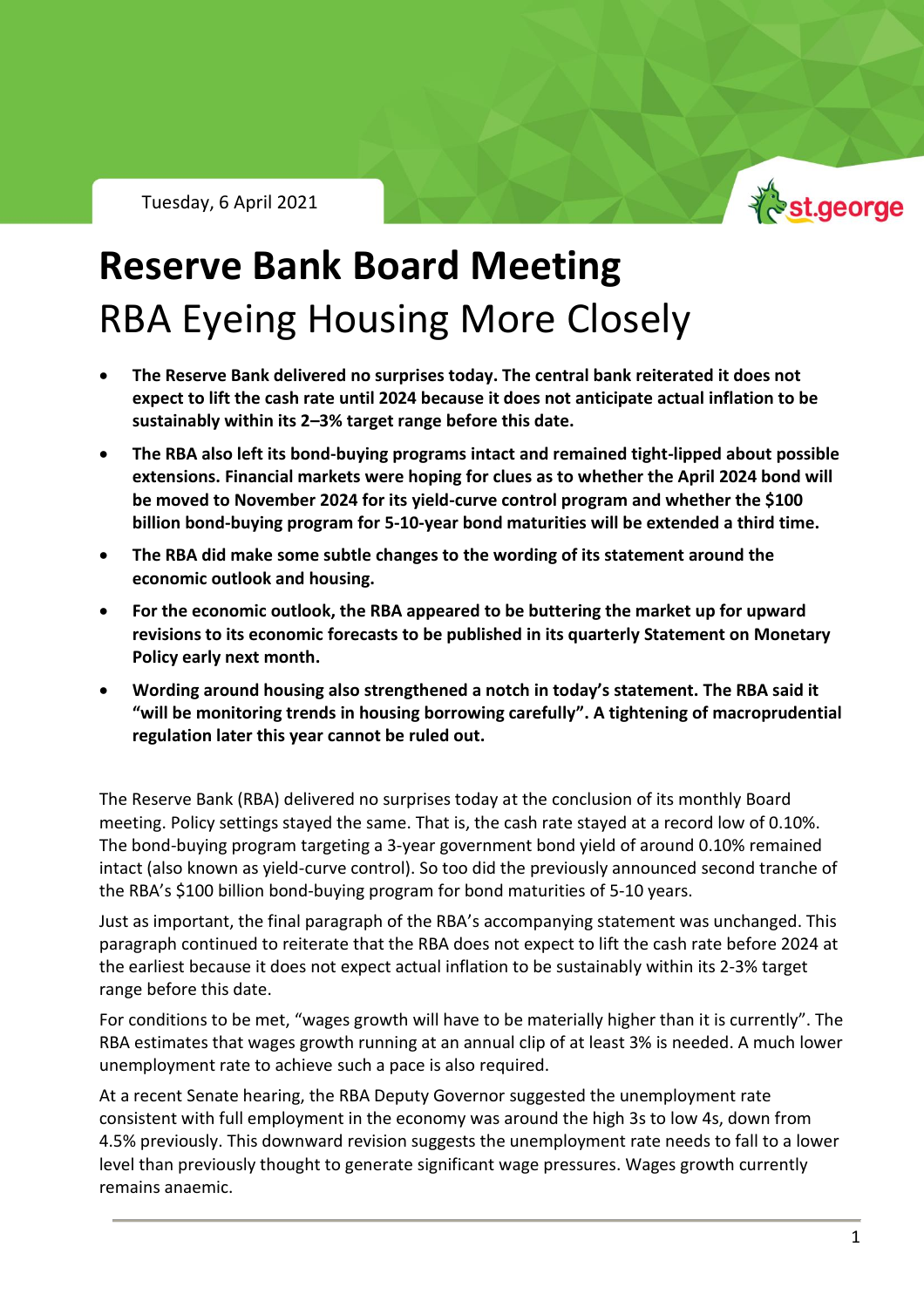The RBA did make some subtle changes to the wording of its statement – around the economic outlook and housing.

First up, the RBA expects the economic recovery to continue this year and next. But the RBA appeared to be buttering the market up for upward revisions to its economic forecasts. The RBA dropped references to specific point forecasts for GDP, as it did in February's statement, of 3½% over 2021 and 2022. Instead, the RBA took a more general approach and suggested economic growth would be "above-trend".

These upward revisions would not be surprising because the run of economic data since the last Statement has been on balance on the stronger side of the ledger.

On underlying inflation, the RBA has also opted to not repeat the forecasts in February's statement of 1¼% over 2021 and 1½% over 2022. Instead, the statement flags that the RBA expects underlying inflation to stay below 2% over the next few years.

New forecasts from the RBA will be published next month in their regular, quarterly Statement on Monetary Policy.

Wording around housing also strengthened a notch in today's statement. The RBA's wording around housing strengthened a notch in today's statement. In February, the RBA introduced language around the importance of sound lending. Today, the RBA went a step further and said it "will be monitoring trends in housing borrowing carefully".

The RBA noted that housing credit to owner occupiers has picked up, but that investor credit growth remains subdued. Investor credit data is still soggy but last week's housing finance data shows that investor lending is accelerating. The big lift in first-home buyers could also be a pocket of risk the RBA may wish to monitor if lending to first-home buyers is characterised by high loanto-valuation (LVR) ratios. A tightening of macroprudential regulation later this year cannot be ruled out.

Turning to the RBA's quantitative easing programs and the RBA board remained tight-lipped on whether these programs would be extended. Financial markets were hoping for some new clues.

The question around yield-curve control is will the RBA direct its purchase program to the bond with November 2024 expiry or leave it as the bond with April 2024 expiry. If the RBA leaves it as April 2024, financial markets will interpret this to be a signal the RBA expects its conditions for rate hike to be met by early 2024 – signalling the start of a rate-hike cycle earlier rather than later in 2024.

The second tranche of the bond-buying program, worth \$100 billion and announced on 2 February 2021, is soon due to start and run to around late August. We received no fresh hints today on whether this would be extended a third time, and the current pace of purchases maintained, or whether tapering would start in September. We see the risks are that tapering won't start this soon, but the stronger economic activity domestically and offshore means that the probability of an extension is not as high as it was a few months ago. We might not learn the fate of this bondbuying program until June at the earliest, as the RBA waits to assess more data.

The RBA is swimming in uncharted waters navigating the tapering of quantitative easing. Financial markets are swimming in the same pool with the RBA.

> **Besa Deda, Chief Economist** Ph: 02-8254-3251